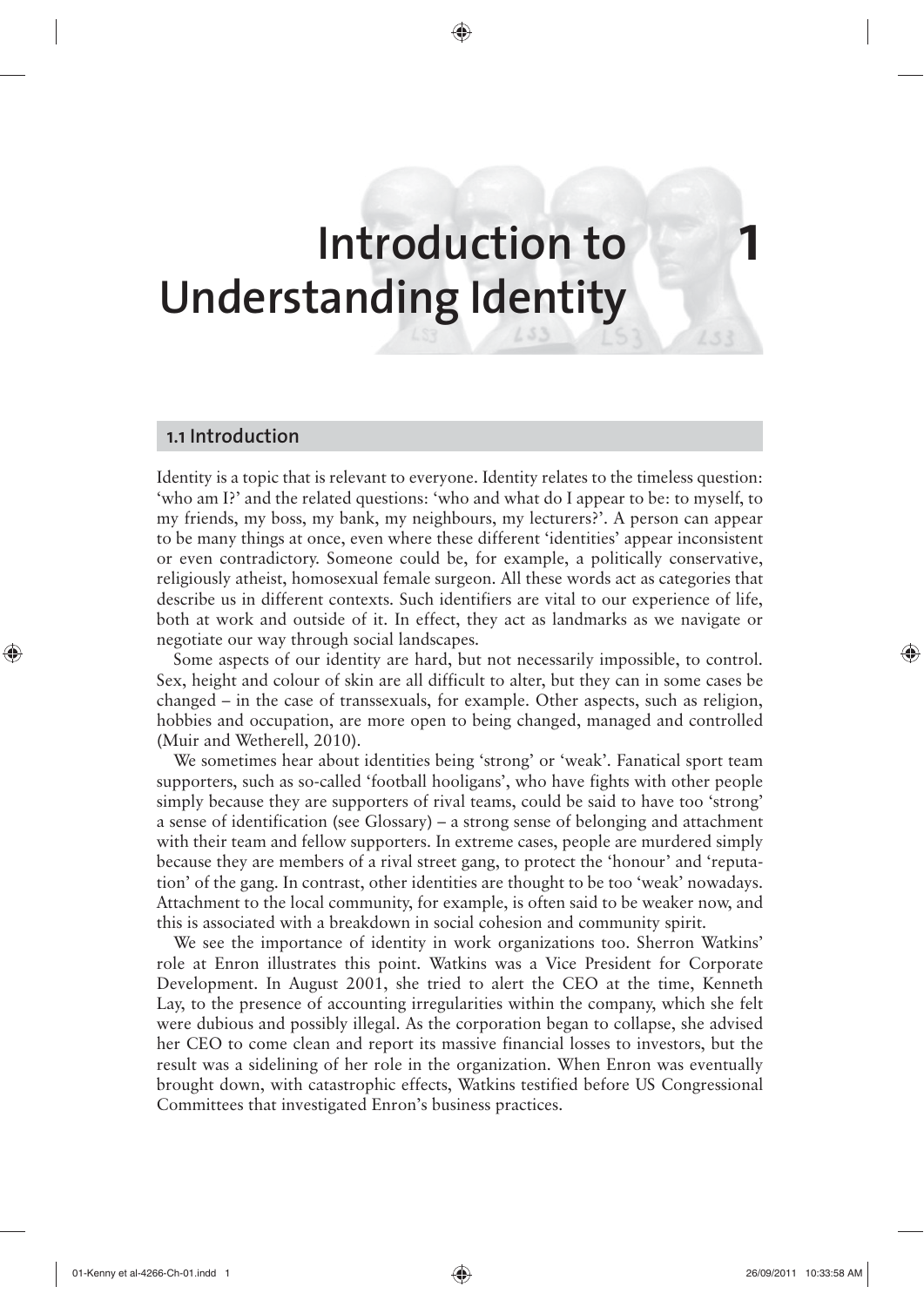In subsequent interviews, traces of Watkins' sense of identity, and her multiple identifications, emerge. She describes herself as a professional accountant, a moral person and an Enron employee, citing all three as contributing to her sense of self – who she is (and was). In particular, she points to the importance (or 'strength') of her sense of professional values that were embedded during her training as an accountant which, she says, equipped her with an ethical sensibility and a moral perspective on the world:

*I started my career in the early 1980s at Arthur Andersen & Co. as an auditor. I have to say that it bothered me that we were told it was not a public accountant's job to detect fraud. We were told to maintain a healthy degree of skepticism, but our audits were not specifically designed to find fraud. The trouble is that most shareholders believe the opposite: that an audit does in fact mean auditors looked for signs of fraud. … Being an ethical person is more than knowing right from wrong. It is having the fortitude to do right even when there is much at stake. (Carozza, 2007)*

Watkins recalls how, early on in her career, she experienced some conflict between two key elements of her identity: an accountant and a Christian (she discusses God and Enron in 'The Enron Blog' by Cara Ellison (2010), 17 November 2010). As time passed during her period at Enron, she became aware of the dubious 'creative accounting' taking place at her firm. Her identification with Christian values and professional ethics came into conflict with her identification as an Enron employee. She grew uncomfortable with wrongdoing that appeared to be at odds with the values that were central to her sense of identity. This conflict led her to 'blow the whistle' (see Figure 1.1) on her close colleagues by drawing her concerns to the attention of her boss, Ken Lay. In an interview that took place after she had publicly spoken out, Watkins said:

*The real lesson for me is that I should have left Enron in 1996 when I first saw behavior that I thought was over the line. If your own personal value system is not validated or if you are uncomfortable when your value system gets violated, leave that organization. Trouble will hit at some point. (Lucas and Koerwer, 2004)*

Watkins' self-identity – how she saw herself – played an important role in her decision to expose one of the largest and most significant corporate scandals of the last century.



**Figure 1.1** Corporate whistleblowers

♠

◈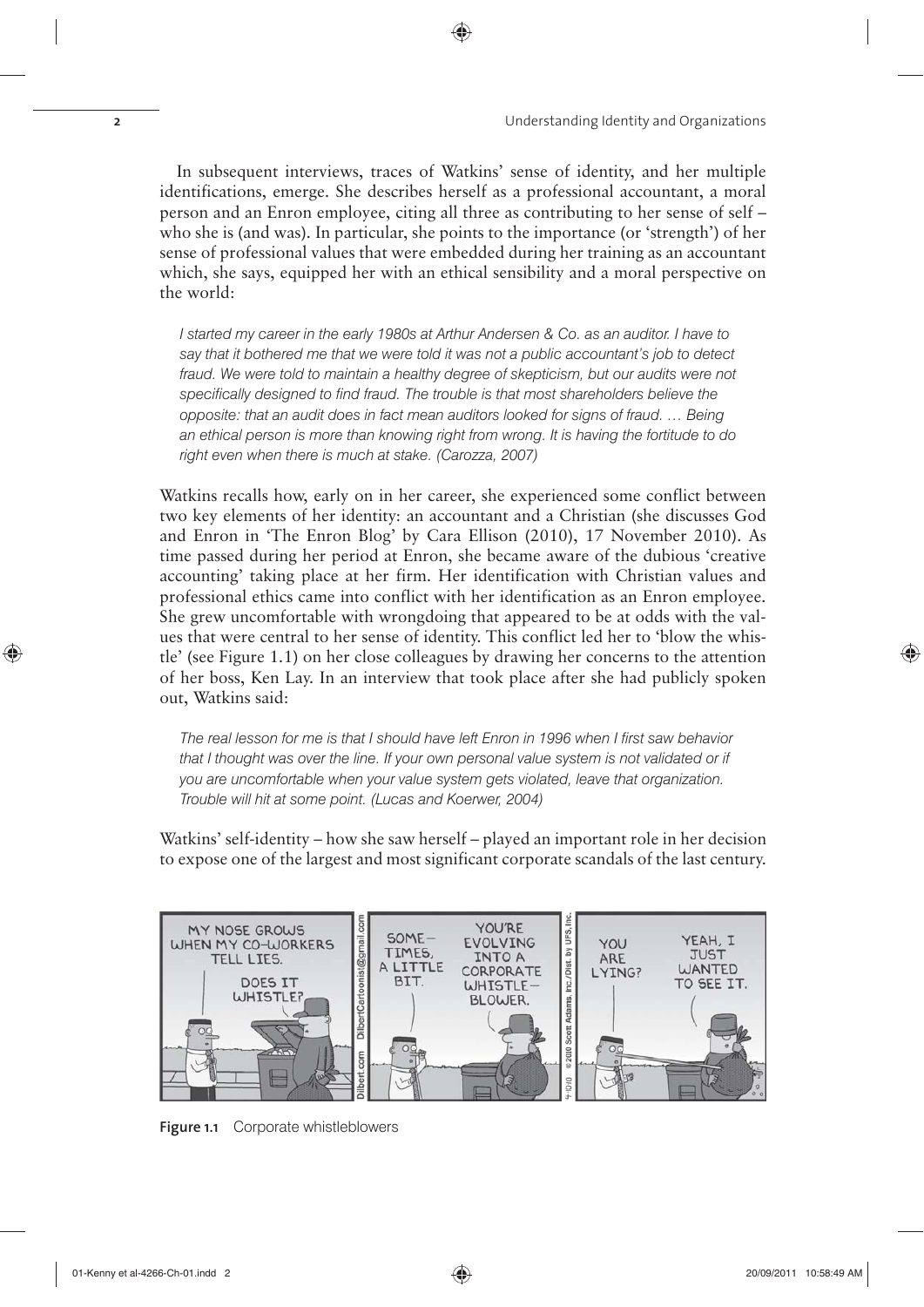⊕

What the Sherron Watkins example shows us is that workplace identity is a vital part of working life and has significant implications for ourselves and for those around us. This book focuses on the relationship between identity and workplace life. Our particular focus is upon how identities are shaped in and through organizations, such as accounting firms, Enron and religious institutions. By 'organizations' we mean anything from a large corporation, to a small family business, a single subcontractor, a public sector organization, a charity or voluntary organization – anywhere where people work that is formally organized and structured, whether paid or unpaid.

⊕

## **1.2 Identity vs Personality**

Often the terms identity and personality (see Glossary) are used interchangeably, or are assumed to have rather similar meanings. Words can, of course, acquire all kinds of meanings, so we are not suggesting that 'identity' has any essential meaning. Here we are simply concerned to communicate how we intend to define and use the term 'identity' and, to do this, we distinguish it from 'personality'.

At first sight, the terms personality and identity seem very similar. They both seem to be about what makes us 'who we are'. For us, however, the terms signify quite different things. The term personality tends to be associated with a person's unique and distinctive 'inner world' and is widely used in the discipline of psychology. It refers to the idea that we have a distinct set of inner cognitive (i.e. mental) structures and processes (such as attitudes, dispositions, temperaments and stereotypes) that influence how we behave. For example, some people are considered to have a 'shy and introverted' personality while others are 'outgoing and extrovert'. These inner cognitive structures are understood to be either genetically predetermined (i.e. we are born with them), or formed primarily during the early stages of childhood – making them 'hard-wired' into the brain and therefore difficult to change. Social scientists study personality differences by using scientific methods such as tests, questionnaires and experiments. They attempt to categorize the different types of personality and study how personality types influence behaviour. They rely on the assumption that human beings are discrete, independent entities with unique characteristics.

The term identity, on the other hand, can be attributed to groups as well as individuals. Indeed, membership of a wider group is key to specifying and understanding identity. So, for example, Sherron Watkins understood herself in terms of being an accountant and a 'Christian', both of which indicate membership of a wider group (of accountants and Christians). In contrast to the term personality, reference to the term identity signals an approach to understanding 'who we are' that is found in the fields of sociology, politics, cultural studies and discourse studies. Identity, even self-identity, does not refer to a distinct set of inner cognitive (i.e. mental) structures, processes or dispositions. Rather, it refers to how a person makes sense of themselves in relation to others, and how others conceive of that person. Identity can refer to individual characteristics (such as being an 'outgoing person'), which may of course include ideas about the kind of 'personality' we have, as well as to social categories (such as 'being a gay person').

So, identity can include identification with elements that we call 'our personality'. But this approach does not treat such elements as 'hard-wired', genetically predetermined features of the brain. In general, identity refers to socially available categories, which

◈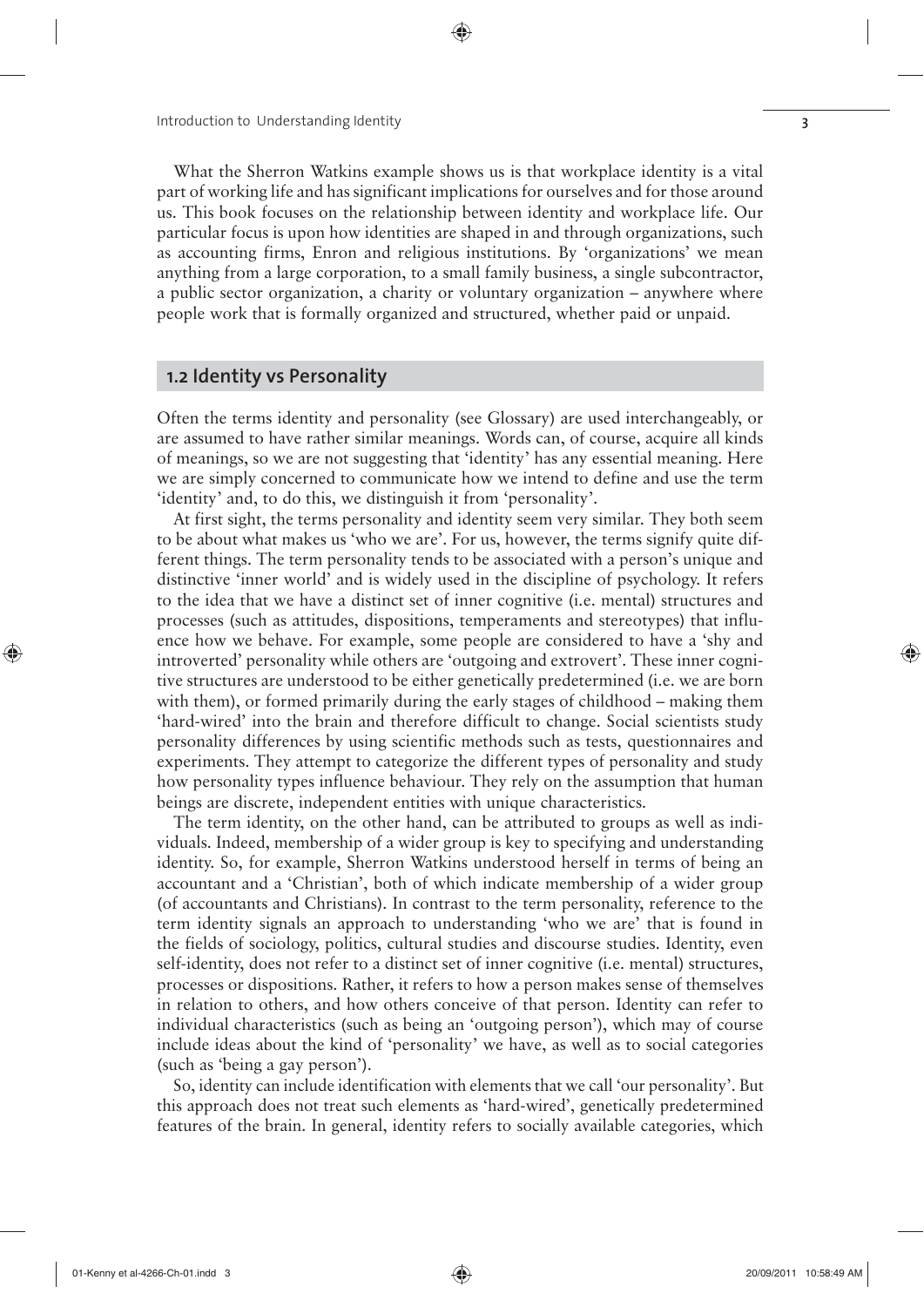can of course include how we think about our 'personality'. These categories provide ways of making sense of 'who I am' in relation to 'who you are'. Whereas the psychological use of the term personality assumes and refers to the existence of a comparatively rigid and unchanging set of cognitive structures or mental processes, the sociological term identity is conceived to be contingent upon the particular – local, cultural and historical – conditions of its production. In other words, identity varies according to:

♠

- Local context (e.g. my identity at home vs my identity at work).
- Culture (e.g. what it means to be a man in Chinese society vs American society).
- v History (e.g. what it meant to be a man in the twelfth century vs today).

The concept of identity helps us to appreciate how our ways of making sense of ourselves and others are influenced by social processes. Such processes include the local, day-to-day interactions we have with friends, family and colleagues as well as the broader context of the society and period of history in which we live. Consider the type of person who respects tradition and authority figures, who has a strong sense of 'duty' to others – which can be regarded as a 'personality trait'. Those interested in 'personality' might attempt to use personality tests to measure the differences between people in respect of their sense of duty and respect for authority. When engaging a sociological focus on 'identity', the emphasis shifts from individual differences to the social conditions that produced this type of 'personality trait'. For example, think about the differences between those born into so-called 'honour-bound' cultures, such as parts of India or China, where a strong sense of duty to the family and to (male) elders is upheld, with those born into the more 'individualistic' culture of North America. Table 1.1 outlines the main differences between the two concepts.

|                                       | Personality                                                                                                 | Identity                                                                                                     |  |
|---------------------------------------|-------------------------------------------------------------------------------------------------------------|--------------------------------------------------------------------------------------------------------------|--|
| Core tenet                            | Who we are is based on relatively<br>stable <i>individual</i> traits, attitudes<br>and beliefs              | Who we are is based on our<br>experiences of the society and<br>social groups in which we live               |  |
| <b>Central academic</b><br>discipline | Psychology                                                                                                  | Sociology (and social<br>psychology)                                                                         |  |
| Main source of<br>self-formation      | Biology or early socialization -<br>something we are born with, or<br>formed at an early stage of childhood | Society – something we learn<br>to be from our interaction with<br>others and wider society                  |  |
| <b>Approach to</b><br>stability       | Personality remains relatively stable<br>for life                                                           | Identity can change as a result<br>of interactions with others                                               |  |
| Approach to<br>difference             | Personality differentiates us from<br>others                                                                | Identity attends to similarities<br>to others                                                                |  |
| <b>Research methods</b>               | Use of quantitative instruments<br>(e.g. personality tests) to measure<br>individual characteristics        | Use of qualitative instruments<br>(e.g. interviews) to explore<br>processes of identity (trans)<br>formation |  |
| <b>Level of analysis</b>              | Individual cognition                                                                                        | Individual-group-society<br>interactions                                                                     |  |

|  | Table 1.1 Personality and identity compared |  |  |
|--|---------------------------------------------|--|--|
|--|---------------------------------------------|--|--|

◈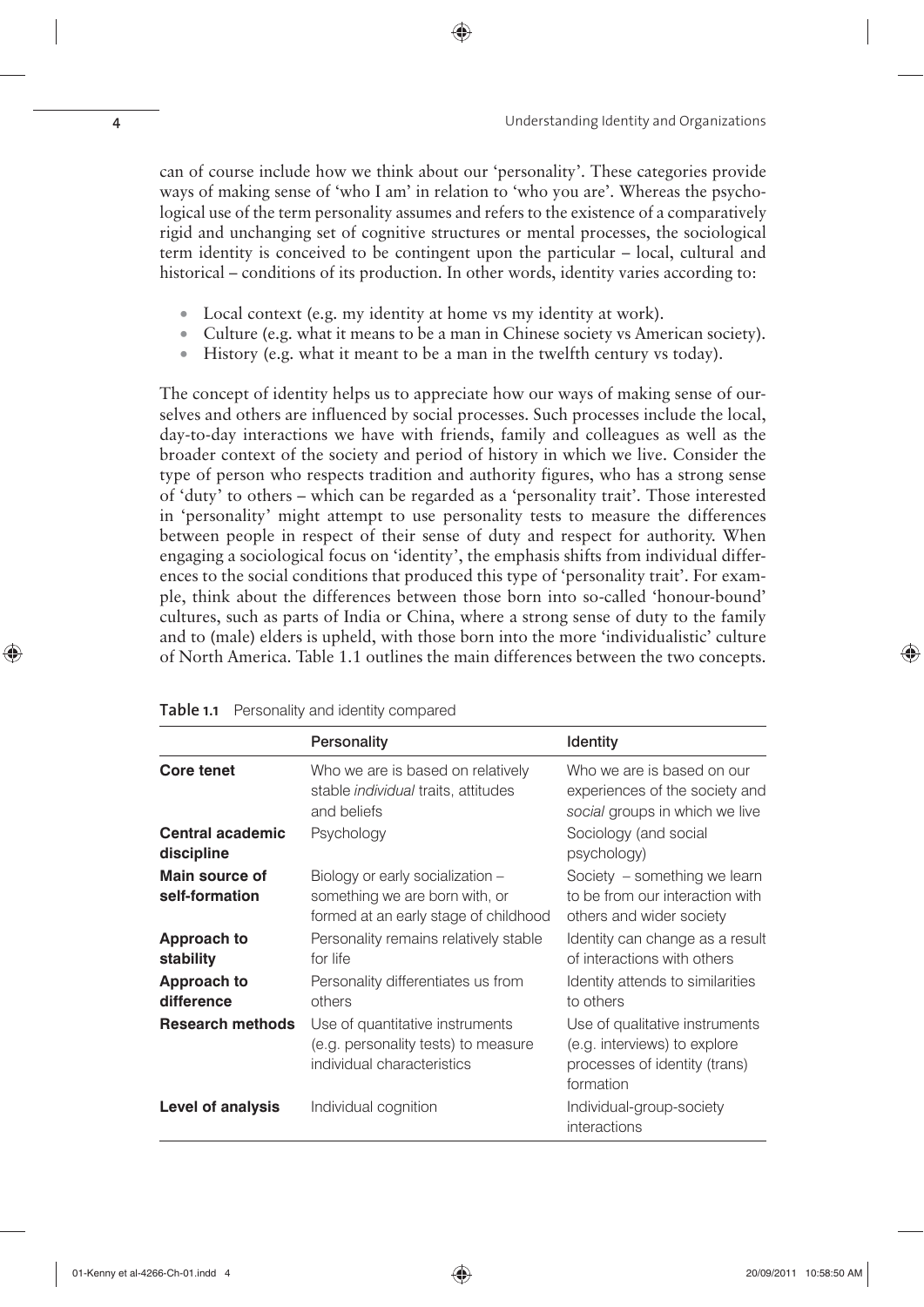An attentiveness to 'identity', we believe, helps to compensate for some limitations of studies that place 'personality' at their centre. Among these limitations are:

◈

- **1** A view of people as atomistic, sovereign agents: that is, as isolated individuals who either have complete control over who they are, or are the prisoners of their 'personalities'.
- **2** A reliance on the idea that our sense of self resides 'within us', as an essential feature of our cognitive make-up.
- **3** A use of a power-free analysis: that is, the focus on personality ignores the role of power in shaping and directing processes of self-formation.

The value of a focus upon identity can be summarized as follows:

- v It appreciates how people's sense of 'who I am' is embedded in social relationships.
- v It views identity as a social phenomenon, based on (more or less dominant) collective understandings of what it means to be a person, rather than existing only 'inside our heads' as mental processes.
- v It emphasizes the role of power in shaping our sense of self, including the reproduction of diverse forms of inequality (e.g. gender, ethnicity, class structure, etc.).

We will not be discussing 'personality' per se in this book. But we will be exploring many themes and issues that are highly relevant to anyone who is interested in 'personality'. That is because students interested in 'personality' are usually inquisitive about how they, and other human beings, behave: what makes them 'tick'. Studying identity, we will show, can provide penetrating insights into 'human behaviour' that are different to, and so can complement and perhaps surpass, those generated by studies of 'personality'. So, for example, applying a personality test (e.g. Myers–Briggs) to Sherron Watkins might help us to understand why she, rather than some other Enron employee, sent the 'whistleblowing' internal memo to her boss, Ken Lay. But, to understand the way she alerted her superiors in Enron, how and why she eventually decided to 'go public', might be better understood by considering her diverse and perhaps conflicting identities and institutional affiliations, as a loyal employee, as a Christian, as an ambitious accountant, and so on.

## **1.3 Identity on the Management Agenda: A Brief History**

When did the notion of identity first get onto the management agenda? Early approaches to management, such as F.W. Taylor's *Principles of Scientific Management*  (1911), viewed a person's identity – our affiliations with others and the thoughts, feelings and values which make up our sense of who we are – as an obstacle to effective management (Rose, 1988). Taylor thought that management should be a rational, scientific endeavour that is not 'messied' and 'muddled' by having to manage such subjective and emotional issues. In effect, Taylor believed that workers should leave their sense of identity at the factory gate, and so be prepared to fit whatever 'mould' had been prepared for them by management.

⊕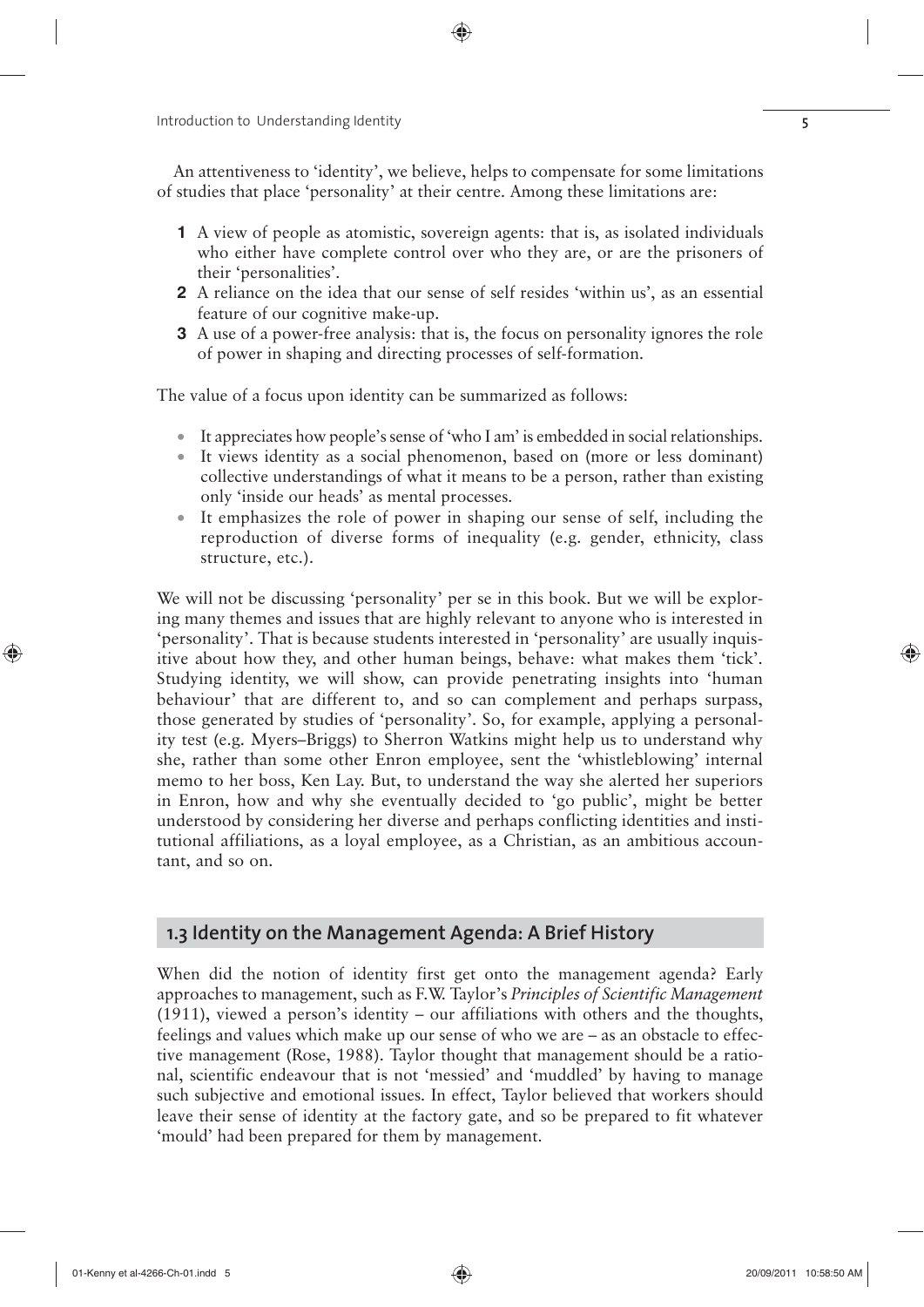Taylor was influenced by his experience of working as a foreman at the Midvale Steel Corporation, in Philadelphia in the United States. Taylor thought that, when left to their own devices, workers had a highly 'irrational' and 'inefficient' way of organizing work. Workers developed informal status hierarchies in their work 'gangs'. The gang 'boss' decided who did what job, and how fast, based on their own informal 'pecking order', habits and customs. The 'leader' of the work gang was not appointed to that position by management based on their relevant skills or experience. Instead, the 'leader' emerged from an informal hierarchy based on principles that, in Taylor's estimation, had little or nothing to do with the workplace – such as who was the 'toughest', or the most 'senior', or the most 'respected'.

◈

Taylor set out to reform, and perhaps revolutionize, such 'irrational', unproductive arrangements by developing an approach to management that he termed 'scientific'. Using stopwatches and other measurement instruments, he sought to root out needless inefficiencies by eliminating all trace of subjective and social factors – such as loyalties to each other that stood in the way of the scientific division and application of labour. Taylor regarded such factors as morally indefensible (unfair) as well as instrumentally flawed (inefficient). He objected to them morally because he saw them holding back the ability of workers to maximize their productive capacity and thereby increase their earnings which, in 'scientific management', were linked directly to output in a 'piece-rate' system. By abolishing the 'custom and practice' associated with established, traditional identification with the gang, workers would be efficiently organized like the very 'cogs' in Taylor's stopwatch.

Taylor was not so much uninterested in the 'identities' of workers, and whether these were being recognized or ignored at work, as he was morally and managerially hostile to them. He wanted employees to be fairly treated by adopting scientific methods of working devised by time-and-motion experts. Because he regarded established identifications as irrational and harmful to the interests of workers in maximizing their pay, Taylor was confident that employees would enthusiastically embrace this approach. That was because he believed human beings to be 'rational economic' creatures who were motivated to work by the prospect of economic gain (i.e. pay), and would therefore willingly accommodate new 'scientific' forms of job design that would enable them to maximize their earnings.

Taylor was surprised that workers (and foremen) resisted the application of 'scientific' principles of work organization. For him, resistance to the new 'rational' scheme was simply irrational. The remedy was to apply the principles even more stringently, insisting that management tolerated no deviation from the methods prescribed by scientific investigations. This approach proved counterproductive as it simply increased the resistance. Workers began to organize (e.g. in unions) in defence of the informal culture, hierarchies and controls. One way to understand such resistance is in terms of workers' attachments to identities and affiliations with each other that were disrupted by 'scientific' methods. In other words, workers resisted the changes, in spite of the fact that they might earn more money from complying, due to their identification with the norms and values of the work gang. Being 'part of the gang' was perhaps more important than earning more money. Money was perhaps not the only thing that motivated employees – see Figure 1.2. The question for management and their advisors was: if these 'irrational' identities and identifications could not be eliminated by 'scientific' management, could they be co-opted in some way?

◈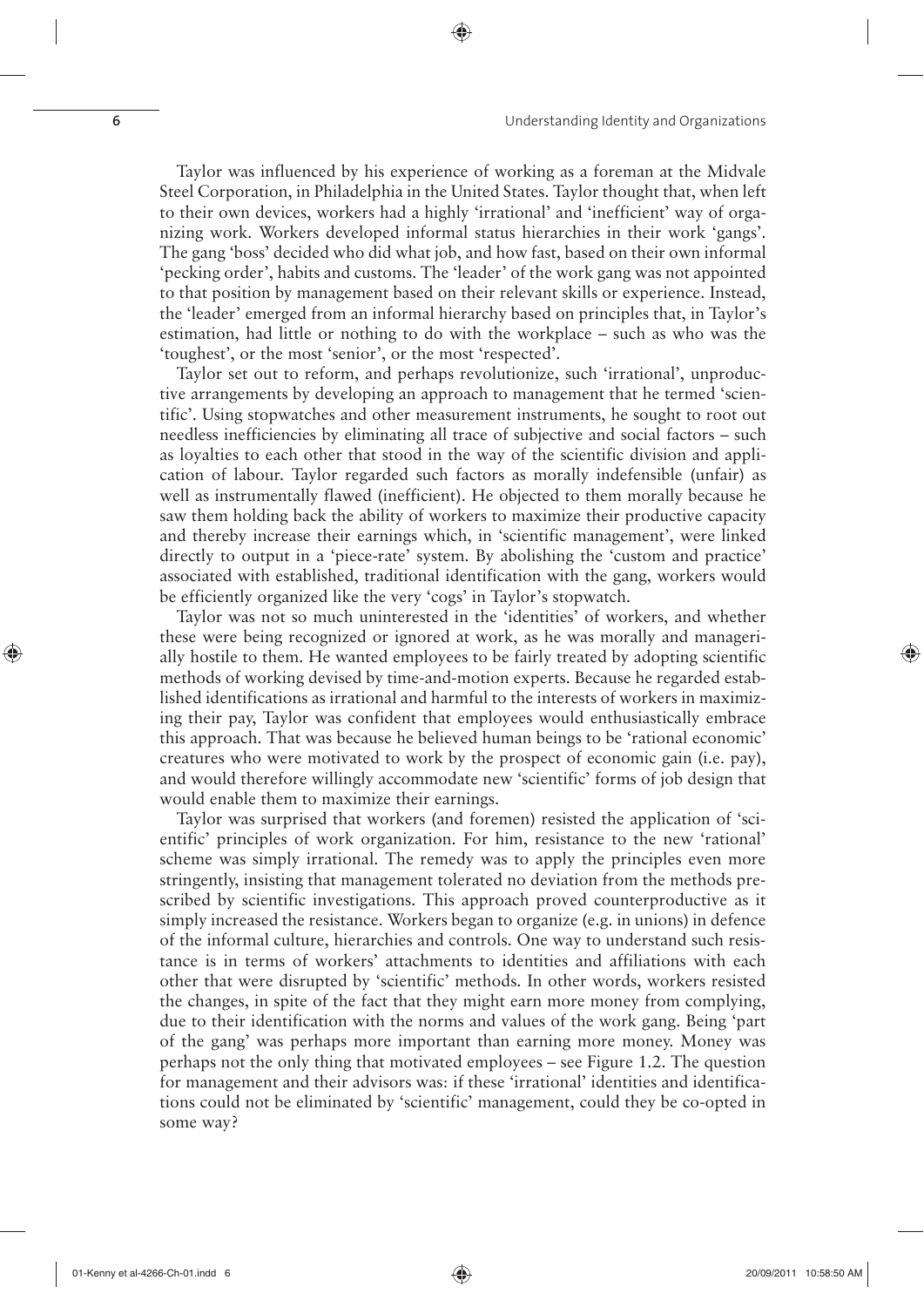

◈

**Figure 1.2** Motivation at work

The 'human relations movement' (Rose, 1988) provided a way forward by showing the role played by 'social factors' in human motivation. Its advocates sought to incorporate, rather than exclude, the view that human beings have 'needs' that are 'social' (such as group affiliation) as well as 'material' (pay according to output). Such 'needs' were understood to include belonging, companionship, recognition, social status and esteem – and were most famously 'demonstrated' in the classic Hawthorne studies (Sykes, 1965). The irony was that Elton Mayo, the Harvard professor responsible for the experiments at the Hawthorne plant of the Western Electric Company (a telephone manufacturing subsidiary of  $AT\&T$ ), originally set out to apply scientific management principles in the factory. Instead, Mayo's experiments brought to his attention a completely unexpected and very puzzling finding. The experimental group produced higher levels of output regardless of whatever changes the experimenters made, such as altering lighting levels or rest breaks.

The Hawthorne researchers eventually came to believe that the positive results were attributable to an unintended effect of the experiments – namely, that employees felt more motivated because they felt 'special' somehow, because they had a sense of camaraderie as a group and because they felt people were taking an interest in them. For employees, the intervention of the researchers was a form of status, affiliation and recognition that led to higher productivity. More generally, the focus of the human relations movement which arose from the experiments at the Hawthorne plant, is, as the name suggests, upon relations between people, including relations between workers themselves and between workers and management. Its claim is that people are motivated by factors related to subjective things like identity – such as feeling recognized and feeling part of a group. This movement did not, however, celebrate or commend a restoration of the informal practices of work gangs abhorred by Taylor. On the contrary, it has sought to extend the control of management by constructing more 'human' kinds of workplaces as a means of overcoming the social obstacles encountered by Taylor. To this end, the human relations movement has favoured the adoption of an ostensibly more 'caring' and 'humanistic' posture in relation to workers. The intent has been to encourage employees to derive a stronger sense of affiliation, identification and esteem from the norms and values prescribed by the organization rather than by their work group, by unions or by affiliations outside of the workplace. The significance of identity was not simply recognized by management, it was identified as something that could be shaped and controlled by management.

⊕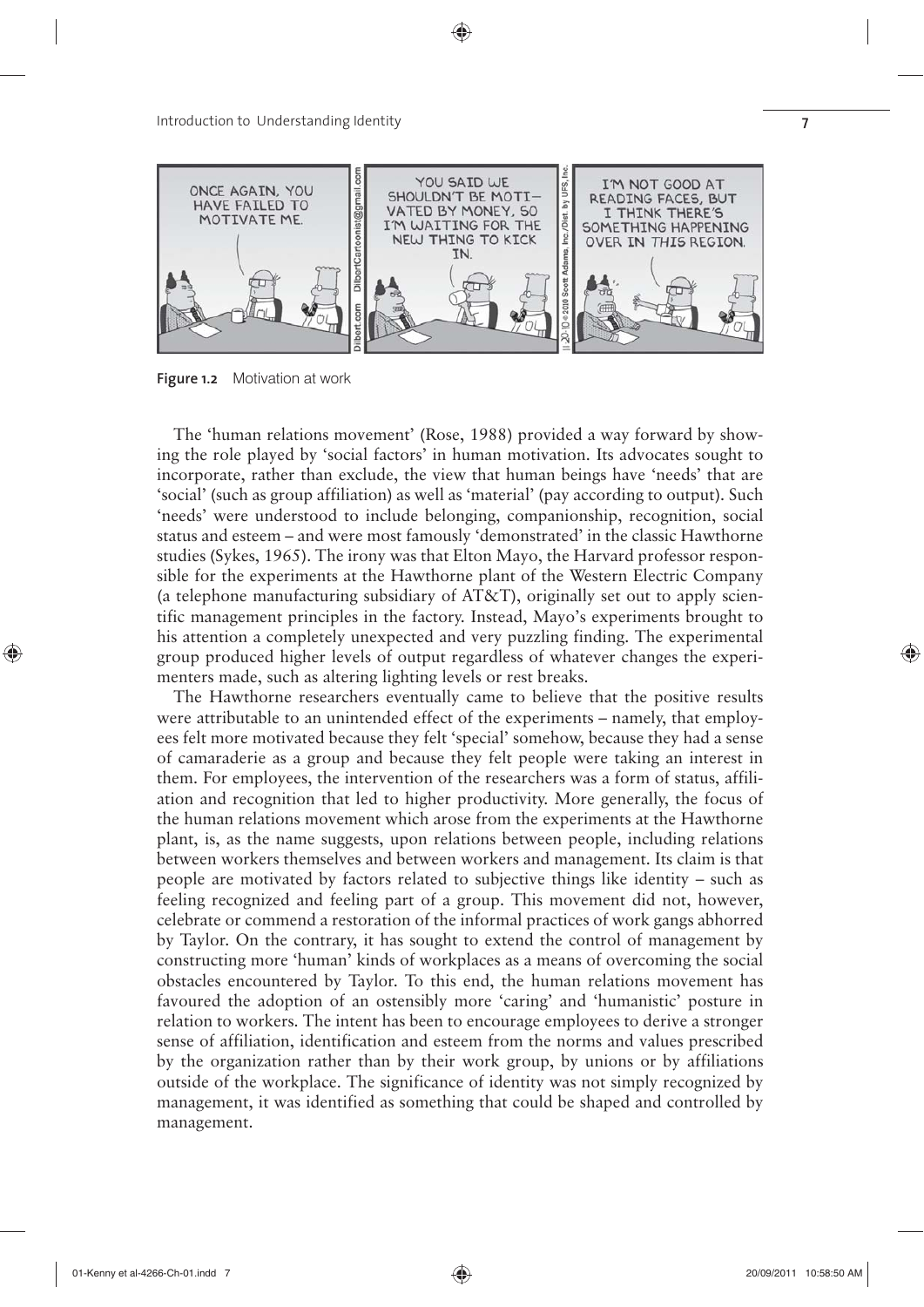In 'human relations' thinking, subjective elements such as identity were no longer to be eliminated by management. Instead, these elements were to be utilized (or, some critical thinkers would say, exploited) by management. The theories of motivation that emerged from the so-called 'human relations movement' (such as Maslow's 'hierarchy of needs', Alderfer's 'Existence, Relatedness, Growth' (ERG) and Herzberg's 'two-factor theory') all recognized that workers were motivated not only by money or the physical work environment, but also by social and emotional 'needs' like the need for a sense of belonging in a group, for example (Buchanan and Huczynski, 2004: Ch. 8). In Maslow's infamous 'hierarchy of needs', the top of the pyramid refers to needs for 'belonging', 'esteem' and 'self-actualization'. These can be read as addressing 'identity concerns' – the desire to feel like part of a group ('I am a team player'), the desire to be held in high regard by others ('I am respected by others') and the desire to reach our potential ('I am what I always dreamed of being').

⊕

Whereas Taylor's *Principles of Scientific Management* is almost exclusively concerned with organizing work in ways that are restricted to lower levels of the hierarchy (needs for survival and security), human relations techniques and more recent variations on this theme (such as 'corporate culture', see Chapter 5) can be seen to connect to ideas about 'esteem' and 'self-actualization'. From a management perspective, employees become more pliable and productive when they identify strongly with the organization. Strong identification is thought to lead employees to 'go the extra mile' (be more productive or flexible) for their organization – such as working late to complete a project. It is this so-called 'discretionary effort' (i.e. effort that is not formally required and that employees have discretion about whether to 'give') that makes the idea of exercising control through 'identity' so appealing to managers (Alvesson and Willmott, 2002). We will discuss the issue of identity and organizational control in more detail in Chapter 5.

## **1.4 How Do Individual and Organizational Identities Interact?**

In this book, we are interested in any form of organization, any group of people who work in some way towards a common goal. That includes not just paid employment in companies, but also charities, community organizations, public sector or not-forprofit organizations.

How, then, does our individual identity relate to 'organizations'? At a basic level, being a member of an organization – an employee or an unpaid volunteer for a charity, for example – may itself provide us with a sense of identity. When people ask us about ourselves, we can say 'I work for Apple' or 'I help to run a local homeless shelter'. Beyond this simple aspect of 'membership', the way we relate as individuals to organizations can be much more complex and multi-faceted.

Parker (2007) notes that our sense of identification with (and within) an organization can be complex, multiple and contextual. By this he means that we can identify with different parts of the organization, or the organization as a whole, or indeed groups outside the organization (such as a geographical region, or a trade union, or a profession), at different times depending on the context. Figure 1.3 shows

◈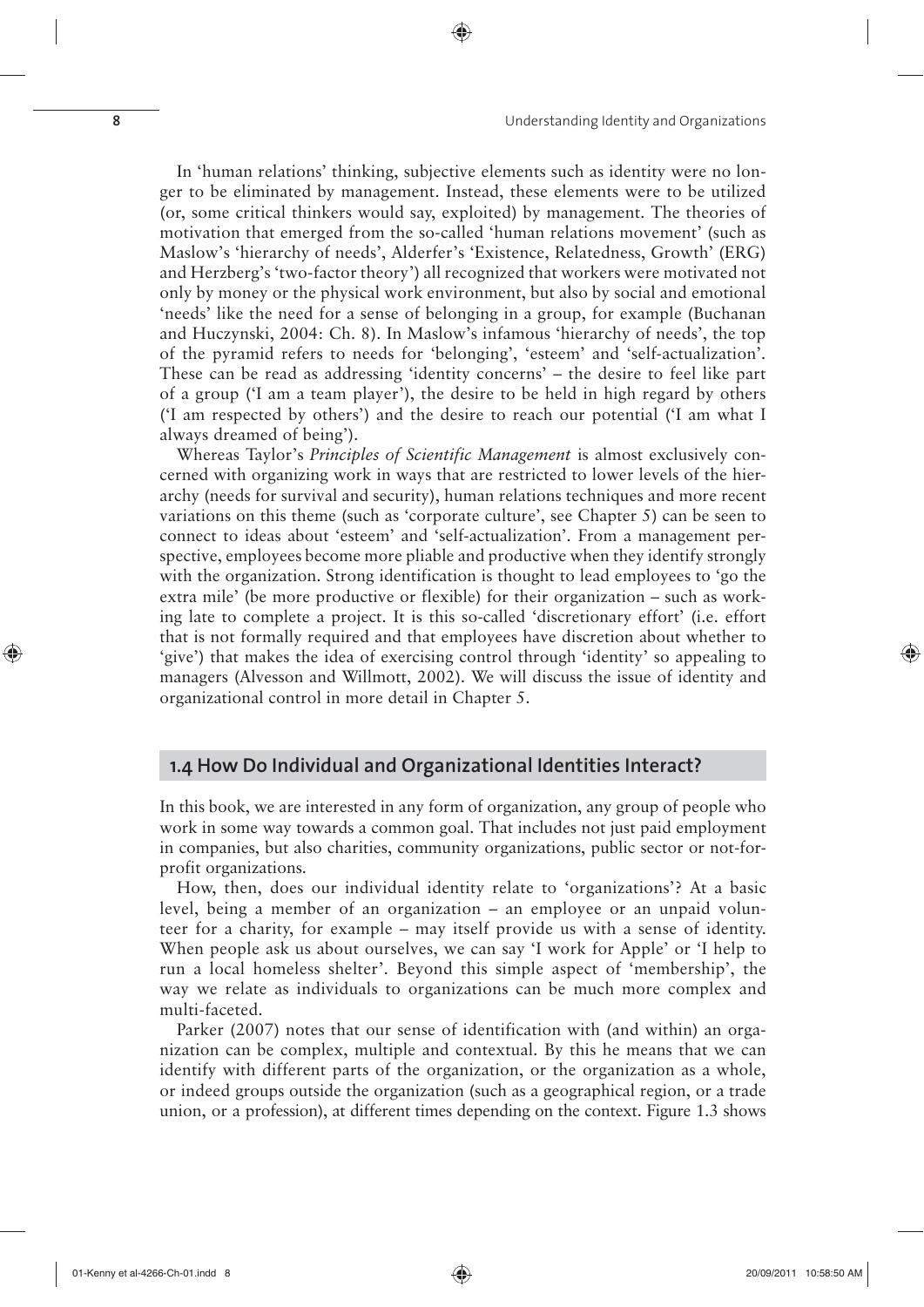

◈

**Figure 1.3** An organization with some 'externally' derived identity divisions



#### **ORGANIZATION**

**Figure 1.4** An organization with some 'internally' derived identity divisions

what sorts of identifications outside an organization could be important to different workers. Figure 1.4 shows what sorts of identifications within an organization could be important to different workers. The box at the end of this chapter sets out some 'thinking tasks' that you can undertake to assess your own identity and identifications, or those within the organization you are currently studying.

Parker (2007) argues that identifications are contextual because the identity that is most important to a person depends on what is relevant to a particular situation. Let's imagine there is a Senior Marketing Manager for a factory called Mary. On Monday, Mary joins a staff protest to save the staff canteen in her building, 'Building One'. She is prepared to stand up and fight for everyone who works in Building One, even if this means going against the views of other members of senior management and other marketing colleagues. On Tuesday, Mary identifies more strongly with being a 'marketing' person when arguing at a board meeting for more resources for a new advertising campaign which is opposed by the Engineering Director, who is actually based in Building One. On Wednesday, the identity of 'manager' becomes more important when she is conducting an annual appraisal with a subordinate and has to enforce a disciplinary warning, in spite

⊕

◈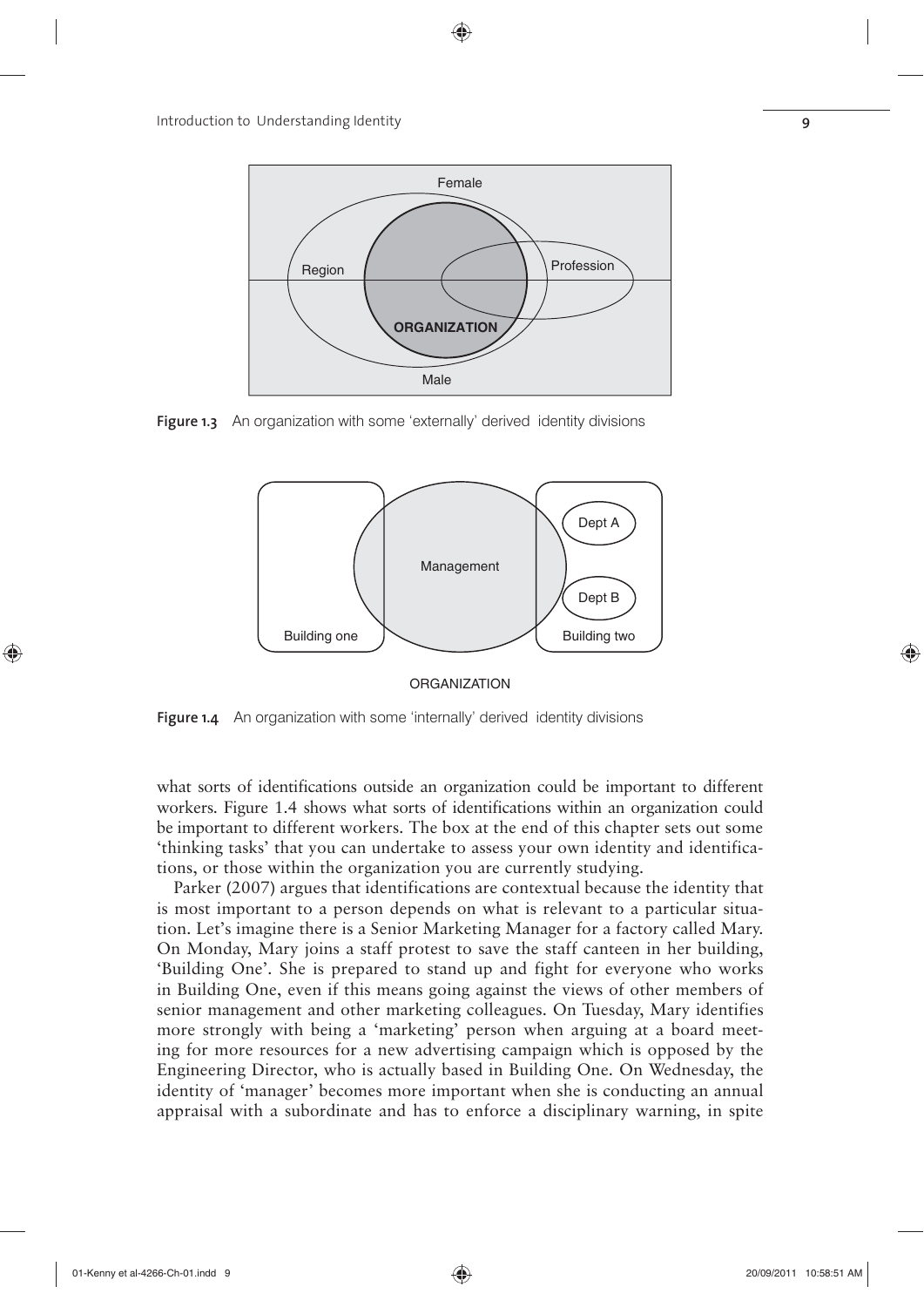of being close friends with the person in question. On Thursday, the difference between her and her subordinates, and the differences between departments and buildings, is less important when they are discussing their shared concerns about a possible merger with another company. On Friday, she feels a sense of identity as a 'Northern' employee when she participates in a squash tournament against the 'Southern' branches of the company.

⊕

This book aims to explore these processes through which people come to see themselves as identified with (or within) the organization as a whole, or other possible identifications, such as hierarchical level (e.g. manager), occupation (e.g. engineer) or region (e.g. the Northern branch).

## **1.5 Introducing the Book**

**About Us:** We are three people who have been working in the area of identity and organizations for a number of years.

Kate Kenny, a lecturer in the Sociology of Work at NUI Galway, Ireland, carried out a four-year research project into identity among people working for notfor-profit organizations. Andrea Whittle is a Professor of Organization Studies at Cardiff Business School in the UK, and studied identity among management consultants for her PhD. She is now working on research exploring the role of discourse and narrative in identity construction. Hugh Willmott is a Research Professor in Organization Studies at Cardiff Business School. Hugh became interested in identity in the 1980s. At the time, the study of such 'subjective' concerns were considered to be incompatible with the identity of sociologically minded researchers who were content to leave its examination to psychology. His PhD research was on the identity of single homeless people as seen by themselves and the agencies responsible for their 'management'. Since then his work has revolved around an exploration of the relevance of identity in relation to power, insecurity and inequality for the study of organizational work (see e.g. Knights and Willmott, 1999). For further details, see https://sites.google.com/ site/hughwillmottshomepage.

The three of us share the idea that identity is a vital part of work and its organization. We noticed that there were few books around that dealt adequately with this important topic and so we decided to write one.

Of course, we cannot cover all the different contributions and perspectives on identity and its significance within workplaces. Our choices no doubt reflect our own interests and assumptions, even and perhaps especially where we remain ignorant of them. We acknowledge that this book, in common with all academic work, is not 'neutral'. It too is a form of 'identity work' rooted in a specific culture and written at a particular time. Our aim, nonetheless, has been to draw together our specific concerns and viewpoints to provide a good introductory coverage of the field.

**About the Book:** We want this book to provide teachers and students with a useful, relevant and engaging overview of the field of identity studies, especially in relation to business and management, and applied social sciences.

◈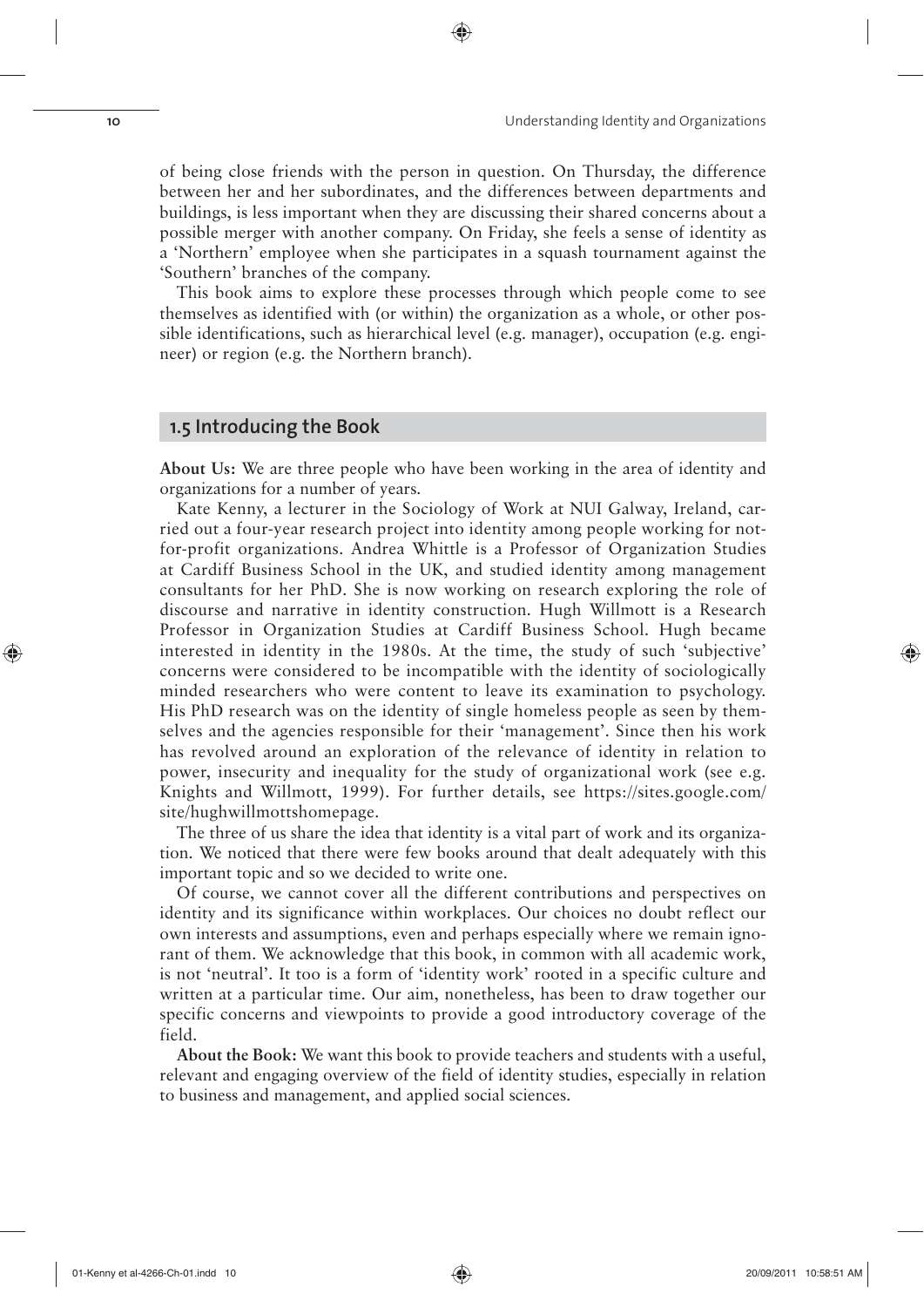**Theory:** The book introduces a variety of different approaches to understanding identity. There is no one 'correct' way to study identity. What is the 'right' method or theory to use depends on the perspective adopted. Broadly speaking, this book adopts a predominantly social constructionist perspective on identity, which means that identity is viewed as an outcome of social processes through which people construct a sense of 'who they are'. This differs from a realist or positivist perspective which views identity as an entity or object that is 'real' and exists out there in the world, amenable to scientific methods of discovery (such as experiments, questionnaire surveys, etc.). We are particularly interested in, and therefore have included, some of the latest emerging theories – including poststructural perspectives and psychoanalysis. We also anticipate that these are likely to become increasingly influential.

◈

**Real-Life Examples:** Colleagues around the world, who have similar interests in studying identity and organizations, have for years been carrying out fascinating research into real-life working situations. In addition to using cartoons and our own examples from everyday life and the media, we draw extensively upon their scholarship. We present mini-case studies which we call 'Case Points'. When selecting the studies to include, we endeavoured to choose examples from a range of countries and diverse work settings, although our choices are undoubtedly limited by the number of studies published in English-language books and journals.

### **1.5.1 Using the book**

◈

**Students:** We have organized the chapters around key areas of the study of identity and organizations. In Chapter 2, we present an overview of major theoretical approaches to the study of identity. In Chapters 3–7, we detail and explore key areas of study. In the final chapter, we consider what the future might hold for the study of identity.

Each chapter begins with the rationale for why we include certain issues and leave others out. Since the issues we explore remain open to debate, we encourage a questioning approach by including Thinkpoints in each chapter: inviting the reader to think about a certain topic. In addition, we provide Case Points where we draw on previous studies to illustrate the concepts or issues discussed in the text. To signal connections between different chapters and different sections within chapters, we use Links to other sections of the book. The Glossary at the end can be used for reference, along with the Index.

**Course Instructors:** This book can be used either as supplementary reading for a lecture on identity and organizations, or to structure an entire course (in combination with additional material – see Suggested Reading at the end of each chapter). Chapters 3–7 would work well as individual lecture topics, while Chapter 2 would perhaps require more than one lecture, depending on the number of theoretical perspectives you would like to cover in the class. We would recommend using the Case Points as a basis for class discussion or to design tutorial exercises. You might also want to select certain cases for further reading and discussion by giving the students the original book or article to read in private study time. We have provided sample questions at the end of each chapter that could be used to set an assignment or exam.